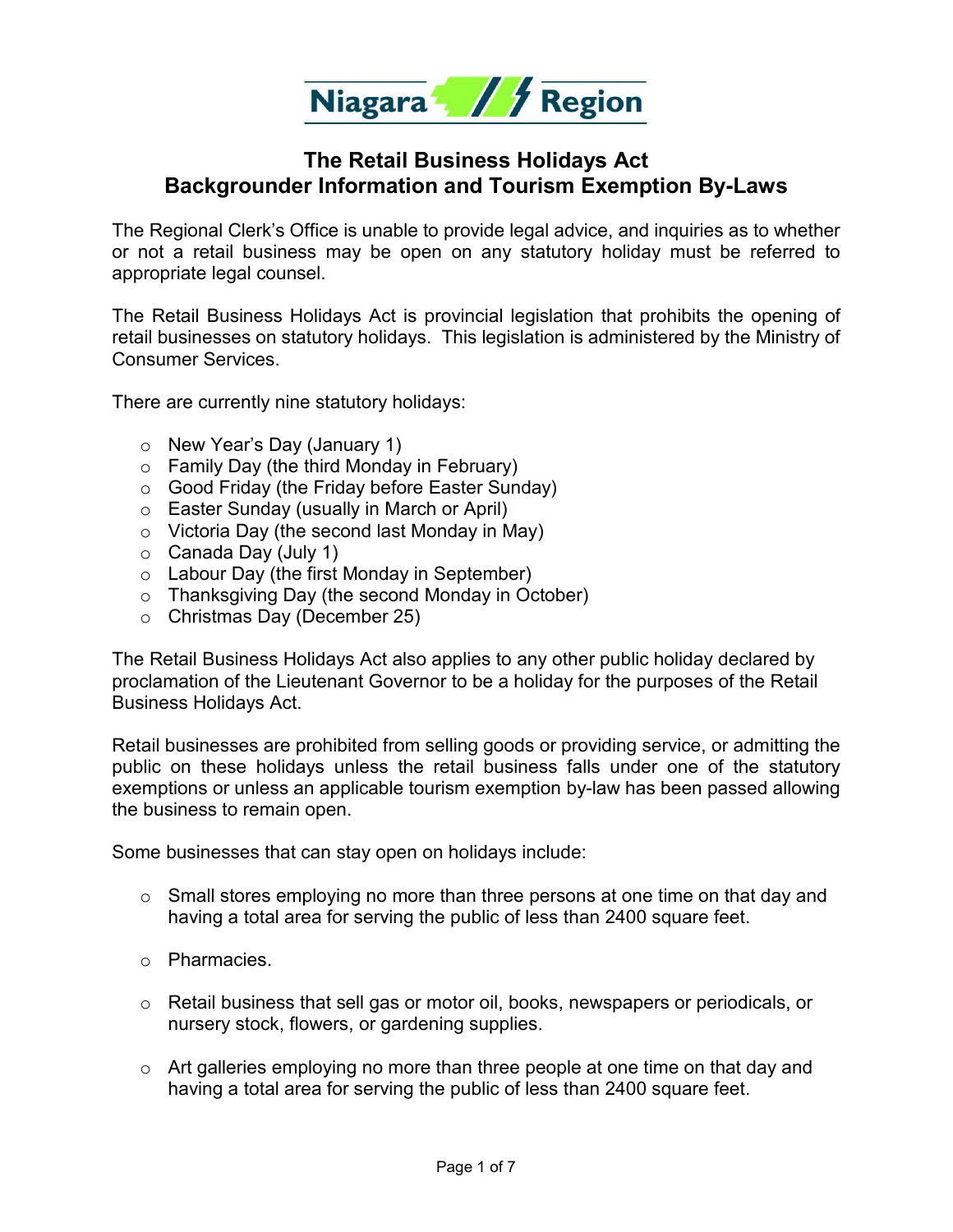

- o Establishments having a liquor license or permit under the *Liquor License Act*.
- o Tourist establishments licensed under the *Tourism Act*.
- $\circ$  Premises used for educational, recreational or amusement purposes.
- o "Necessary services" such as those that deal in prepared meals or living accommodations, Laundromats, and the rental or repair of vehicles or boats.

If after examining the provincial legislation, your legal counsel determines that your business must remain closed on the statutory holidays, your business may qualify to make an application to Niagara Region for a tourism exemption by-law. Before making such an application please contact the Regional Clerk. In order to make an application for a tourism exemption, you or your business must:

- o Meet the tourism criteria set out in the legislation;
- o Provide a non-refundable minimum \$750.00 application fee; and
- $\circ$  Have patience. The application process may take more than 90 days from start to finish (to allow 30 days notice of a public meeting and to allow for a 30 day appeal period, as well as the internal procedural requirements and meeting schedules).

For any specific by-law requests, please contact the Regional Clerk's Office.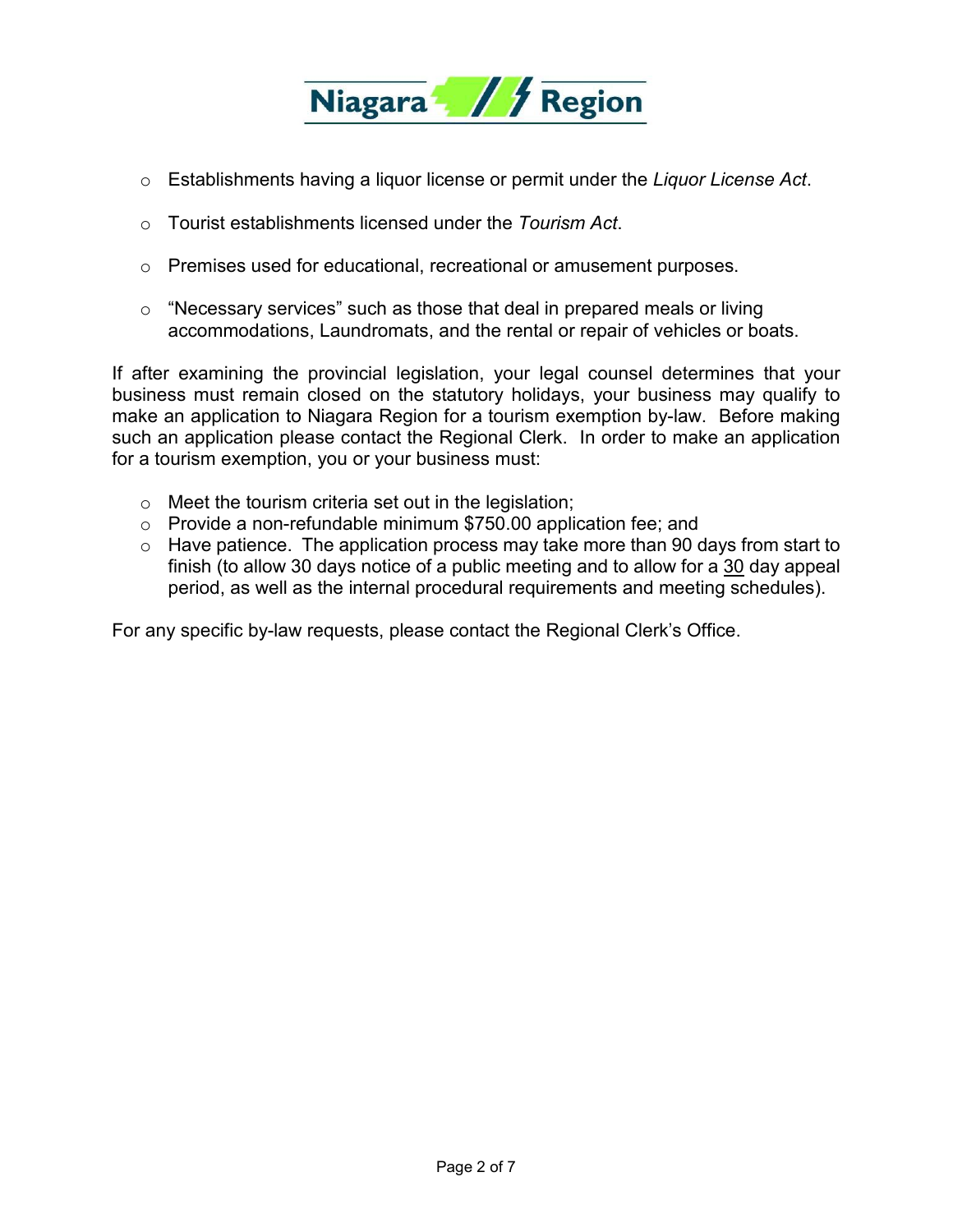

| <b>By-Law</b><br><b>Number</b> | <b>Title</b>                                                                                                                                                                                                              | <b>Approval Date</b> | <b>Holidays Covered</b>                                                                                  |
|--------------------------------|---------------------------------------------------------------------------------------------------------------------------------------------------------------------------------------------------------------------------|----------------------|----------------------------------------------------------------------------------------------------------|
| By-law No.<br>6728-92          | A by-law to establish procedures and fees<br>for processing applications for holiday<br>openings for tourism under the Retail<br><b>Business Holidays Act</b><br>(Amended by By-law No. 19-2010.)                         | May 7, 1992          |                                                                                                          |
| By-law No. 19-<br>2010         | A By-Law To Amend By-Law No. 6728-92 A<br>By-Law To Establish Procedures And Fees<br>For Processing Applications For Holiday<br><b>Openings For Tourism Under The Retail</b><br><b>Business Holidays Act</b>              | February 11,<br>2010 |                                                                                                          |
| By-law No.<br>7390-93          | A by-law to permit certain retail business<br>establishments in the Town of Fort Erie to be<br>open on certain holidays for the<br>maintenance or development of tourism                                                  | November 18,<br>1993 | New Year's Day,<br>Victoria Day,<br>Canada Day,<br>Labour Day,<br>Thanksgiving Day,<br><b>Boxing Day</b> |
| By-law No.<br>7398-93          | A by-law to permit Crescent Home Hardware<br>(Zoltan Pozsonyi) located at 1238 Dominion<br>Road in the Town of Fort Erie, to be open on<br>certain holidays for the maintenance or<br>development of tourism              | November 18,<br>1993 | New Year's Day,<br>Victoria Day,<br>Canada Day,<br>Labour Day,<br>Thanksgiving Day,<br><b>Boxing Day</b> |
| By-law No.<br>7399-93          | A by-law to permit Do-It Centre located at<br>584 Garrison Road in the Town of Fort Erie,<br>to be open on certain holidays for the<br>maintenance or development of tourism                                              | November 18,<br>1993 | New Year's Day,<br>Victoria Day,<br>Canada Day,<br>Labour Day,<br>Thanksgiving Day,<br><b>Boxing Day</b> |
| By-law No.<br>7277-93          | A by-law to permit Canadian Tire located at<br>6840 McLeod Road, City of Niagara Falls, to<br>be open on certain holidays for the<br>maintenance or development of tourism                                                | August 5, 1993       | Victoria Day,<br>Canada Day,<br>Labour Day,<br><b>Thanksgiving Day</b>                                   |
| By-law No.<br>7585-94          | A by-law to permit certain retail business<br>establishments in the City of Niagara Falls to<br>be open on certain holidays for the<br>maintenance or development of tourism<br>(This by-law repeals By-law No. 7275-93.) | April 21, 1994       | New Year's Day,<br>Victoria Day,<br>Canada Day,<br>Labour Day,<br>Thanksgiving Day,<br><b>Boxing Day</b> |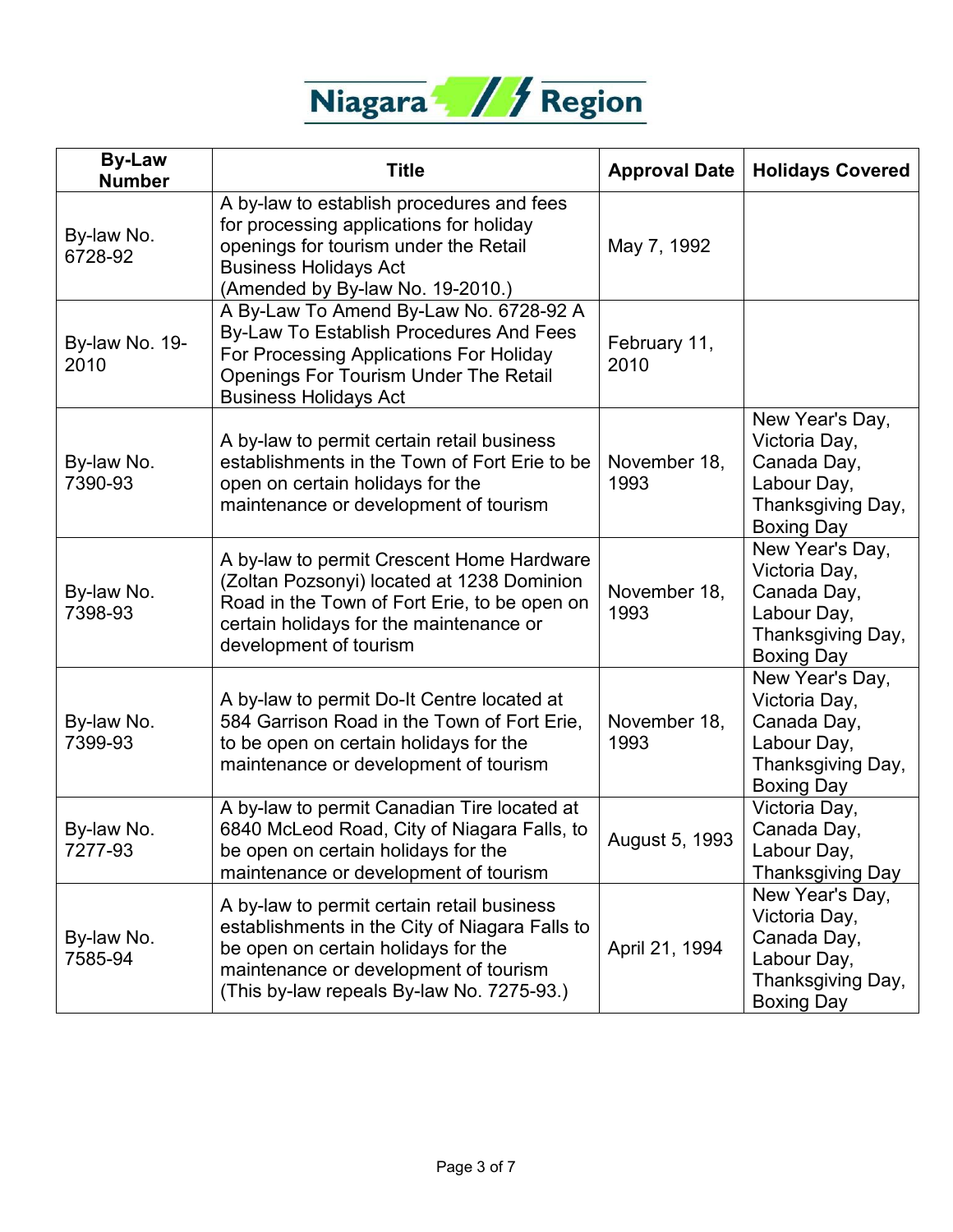

| <b>By-Law</b><br><b>Number</b> | <b>Title</b>                                                                                                                                                                                                                                                                                                         | <b>Approval Date</b> | <b>Holidays Covered</b>                                                                                                  |
|--------------------------------|----------------------------------------------------------------------------------------------------------------------------------------------------------------------------------------------------------------------------------------------------------------------------------------------------------------------|----------------------|--------------------------------------------------------------------------------------------------------------------------|
| By-law No.<br>7588-94          | A by-law to permit Chippawa IGA located at<br>8251 Dock Street, City of Niagara Falls, to<br>be open on certain holidays for the<br>maintenance or development of tourism<br>(This store is now a Foodland, which is part<br>of the same grocery store family.)                                                      | April 21, 1994       | New Year's Day,<br>Victoria Day,<br>Canada Day,<br>Labour Day,<br>Thanksgiving Day,<br><b>Boxing Day</b>                 |
| By-law No.<br>8990-98          | A by-law to permit A&P Superfresh located<br>at 6770 McLeod Road, City of Niagara Falls<br>to be open on certain holidays for the<br>maintenance Or development of tourism<br>(This store is now a Food Basics, which is<br>part of the Metro Inc. grocery store family.<br>Please also see By-law No. 07-2012.)     | April 16, 1998       | Victoria Day,<br>Canada Day,<br>Labour Day                                                                               |
| By-law No. 75-<br>2001         | A by-law to permit Zehr's Garden Markets at<br>6940 Morrison Street, City of Niagara Falls<br>to be open on certain holidays for the<br>maintenance or development of tourism                                                                                                                                        | August 16,<br>2001   | Victoria Day,<br>Canada Day,<br>Labour Day                                                                               |
| By-law No. 60-<br>2002         | A By-law to permit A & P Superfresh Food<br>Store At 3770 Montrose Road, City of<br>Niagara Falls To be open on certain<br>Holidays for the Maintenance or<br>development of Tourism<br>(This store is now a Metro, which is part of<br>the Metro Inc. grocery store family. Please<br>also see By-law No. 07-2012.) | June 6, 2002         | Victoria Day,<br>Canada Day,<br>Labour Day,<br><b>Thanksgiving Day</b>                                                   |
| By-law No. 32-<br>2006         | A By-Law To Permit Commisso's Food<br>Market (To Be Renamed Sobey's), Located<br>At 3714 Portage Road, Niagara Falls, To Be<br>Open On Certain Holidays For The<br>Maintenance Or Development Of Tourism<br>(Amended by By-law No. 39-2012)                                                                          | April 13, 2006       | Victoria Day,<br>Canada Day,<br>Labour Day,<br><b>Thanksgiving Day</b>                                                   |
| By-law No. 29-<br>2009         | A By-Law To Permit The Business Known<br>Locally As Value Village, Located At 6278<br>Lundy's Lane, Niagara Falls, To Be Open<br>On Certain Holidays For The Maintenance<br>Or Development Of Tourism                                                                                                                | March 26,<br>2009    | Family Day,<br>Victoria Day,<br>Canada Day,<br>Labour Day,<br><b>Thanksgiving Day</b>                                    |
| By-law No. 56-<br>2011         | A By-Law To Permit Commisso's Fresh<br>Foods Located At 6161 Thorold Stone Road,<br>Niagara Falls, To Be Open On Certain<br>Holidays For The Maintenance Or<br>Development Of Tourism                                                                                                                                | May 5, 2011          | New Year's Day,<br>Family Day, Good<br>Friday, Victoria<br>Day, Canada Day,<br>Labour Day and<br><b>Thanksgiving Day</b> |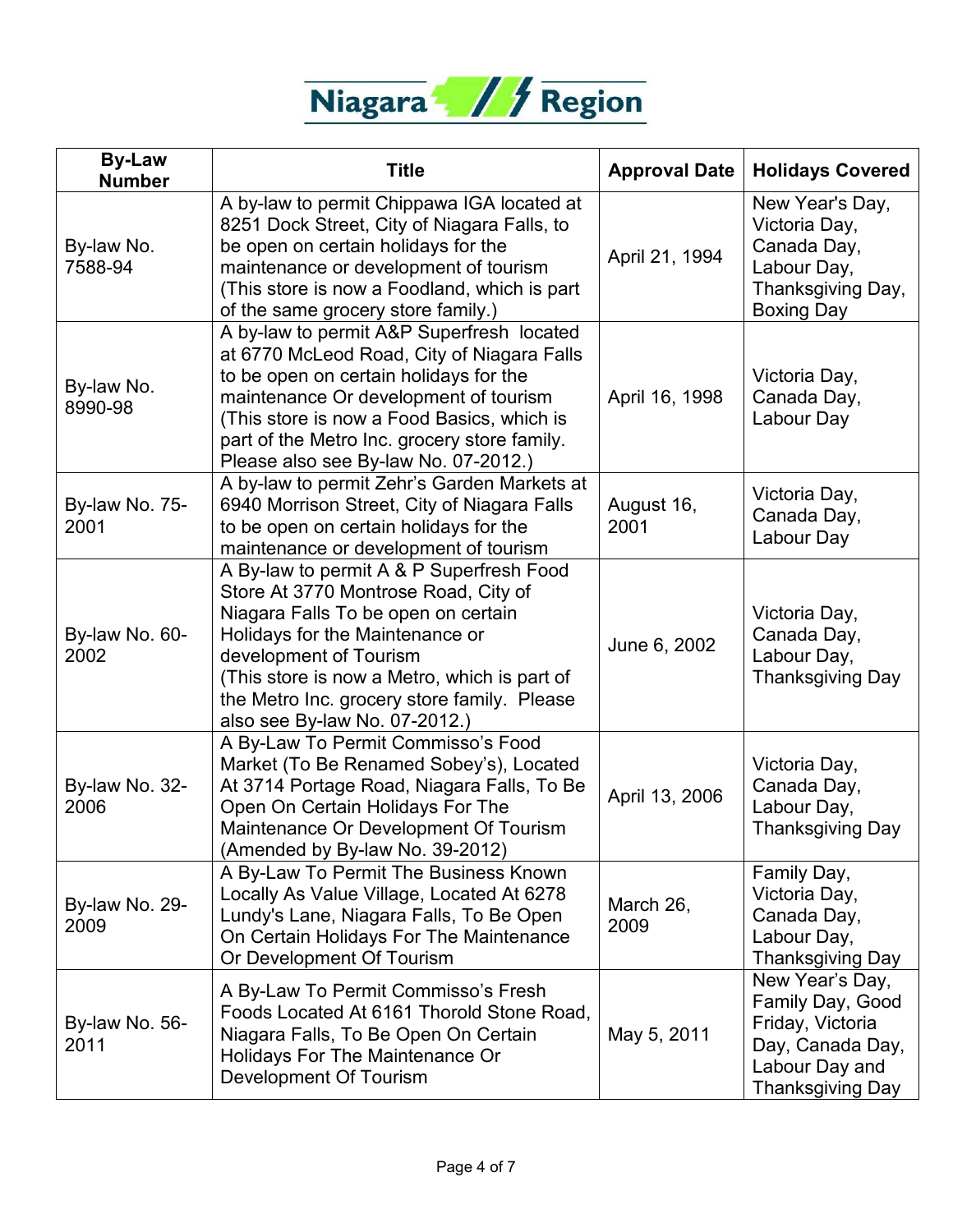

| <b>By-Law</b><br><b>Number</b> | <b>Title</b>                                                                                                                                                                                                                               | <b>Approval Date</b> | <b>Holidays Covered</b>                                                                                                                    |
|--------------------------------|--------------------------------------------------------------------------------------------------------------------------------------------------------------------------------------------------------------------------------------------|----------------------|--------------------------------------------------------------------------------------------------------------------------------------------|
| By-law No. 07-<br>2012         | A By-Law To Permit Metro Grocery Store<br>Located At 3770 Montrose Road, Niagara<br>Falls And Food Basics Located At 6770<br>McLeod Road, Niagara Falls To Be Open<br>On Certain Holidays For The Maintenance<br>Or Development Of Tourism | January 19,<br>2012  | Metro: Family Day<br>Food Basics:<br>Family Day,<br><b>Thanksgiving Day</b>                                                                |
| By-law No. 39-<br>2012         | A By-Law To Permit Sobeys Grocery Store<br>Located At 3714 Portage Road, Niagara<br>Falls To Be Open On Certain Holidays For<br>The Maintenance Or Development Of<br>Tourism                                                               | May 3, 2012          | New Year's Day,<br>Family Day, Good<br>Friday                                                                                              |
| By-law No. 85-<br>2012         | A By-Law to Permit Loblaws Inc. O/A Zehrs<br>Markets Located at 6940 Morrison Street,<br>Niagara Falls to be Open on Certain<br>Holidays for the Maintenance or<br>Development of Tourism                                                  | October 4,<br>2012   | New Year's Day,<br>Family Day, Good<br>Friday and<br><b>Thanksgiving Day</b>                                                               |
| By-law No. 39-<br>2013         | A By-Law To Permit 1314432 Ontario Inc.<br>O/A Freshco Grocery Store, 5931 Kalar<br>Road, Niagara Falls To Be Open On Certain<br>Holidays For The Maintenance Or<br><b>Development Of Tourism</b>                                          | April 18, 2013       | New Year's Day,<br>Family Day, Good<br>Friday, Victoria<br>Day, Canada Day,<br>Labour Day and<br><b>Thanksgiving Day</b>                   |
| By-law No. 108-<br>2013        | A By-Law To Permit Target Store, 7190<br>Morrison Street, Niagara Falls To Be Open<br>On Certain Holidays For The Maintenance<br>Or Development Of Tourism                                                                                 | October 10,<br>2013  | New Year's Day,<br>Family Day, Good<br>Friday, Victoria<br>Day, Canada Day,<br>Labour Day and<br><b>Thanksgiving Day</b>                   |
| By-law No. 131-<br>2013        | A By-Law To Permit Walmart Store, 7481<br>Oakwood Drive, Niagara Falls To Be Open<br>On Certain Holidays For The Maintenance<br>Or Development Of Tourism                                                                                  | November 21,<br>2013 | New Year's Day,<br>Family Day, Good<br>Friday, Easter<br>Sunday, Victoria<br>Day, Canada Day,<br>Labour Day and<br><b>Thanksgiving Day</b> |
| By-law No.<br>2019-27          | A by-law to permit Metro Inc., operating as<br>Food Basic Grocery Stores, 3770 Montrose<br>Road and 6770 McLeod Road in the City of<br>Niagara Falls to be open on certain holidays<br>for the maintenance or development of<br>tourism    | February 28,<br>2019 | New Year's Day,<br>Good Friday                                                                                                             |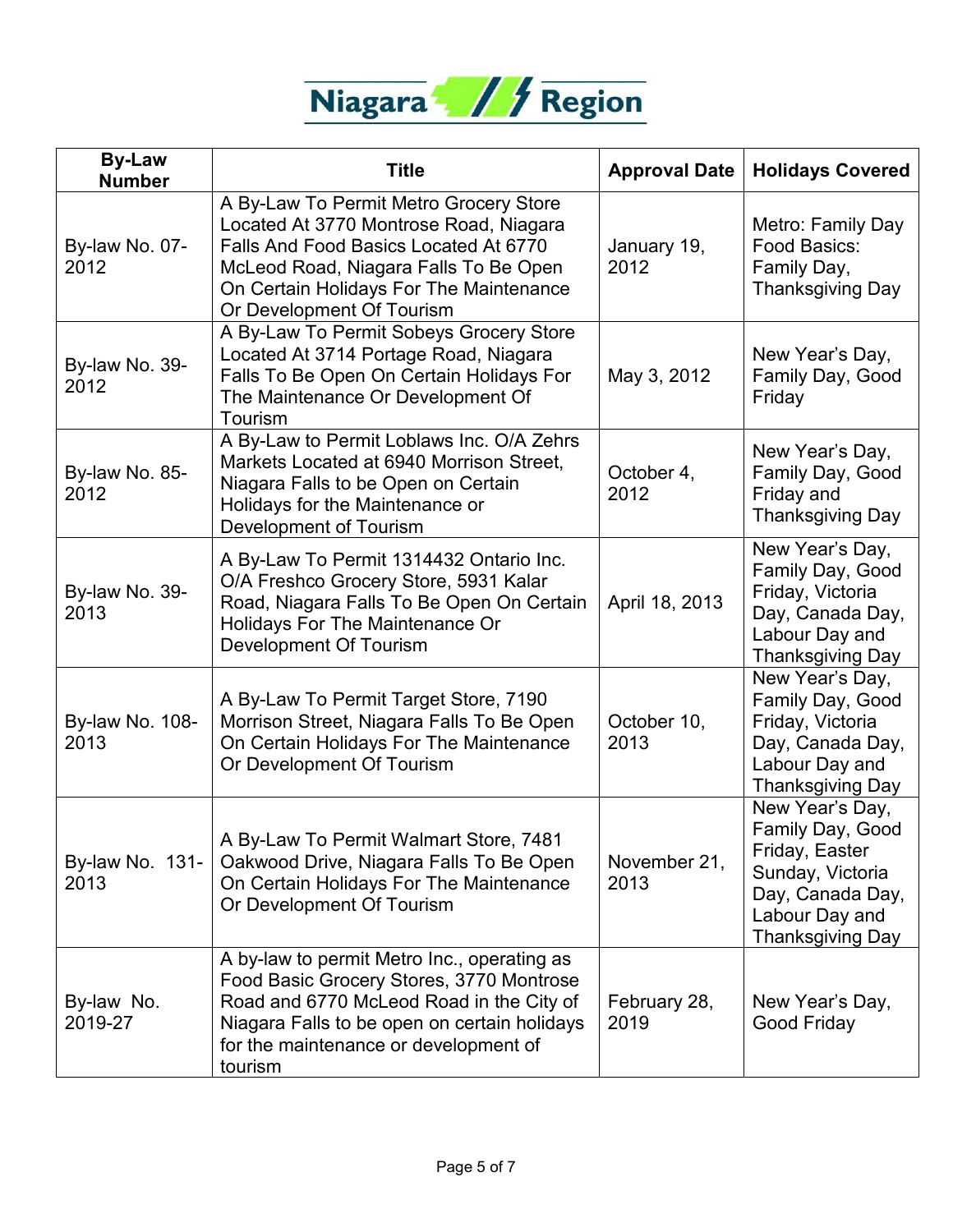

| <b>By-Law</b><br><b>Number</b> | <b>Title</b>                                                                                                                                                                                                          | <b>Approval Date</b> | <b>Holidays Covered</b>                                                                                  |
|--------------------------------|-----------------------------------------------------------------------------------------------------------------------------------------------------------------------------------------------------------------------|----------------------|----------------------------------------------------------------------------------------------------------|
| By-law No.<br>7388-93          | A by-law to permit certain retail business<br>establishments in the Old Town of Niagara<br>Area in the Town of Niagara-on-the-Lake to<br>be open on certain holidays for the<br>maintenance or development of tourism | November 18,<br>1993 | New Year's Day,<br>Victoria Day,<br>Canada Day,<br>Labour Day,<br>Thanksgiving Day                       |
| By-law No.<br>7389-93          | A by-law to permit certain retail business<br>establishments in the Queenston Area in the<br>Town of Niagara-on-the-Lake to be open on<br>certain holidays for the maintenance or<br>development of tourism           | November 18,<br>1993 | New Year's Day,<br>Victoria Day,<br>Canada Day,<br>Labour Day,<br>Thanksgiving Day                       |
| By-law No.<br>7582-94          | A by-law to permit certain retail business<br>establishments in the Old Town of Niagara<br>area in the Town of Niagara-on-the-Lake to<br>be open on certain holidays for the<br>maintenance or development of tourism | April 21, 1994       | New Year's Day,<br>Victoria Day,<br>Canada Day,<br>Labour Day,<br>Thanksgiving Day,<br><b>Boxing Day</b> |
| By-law No.<br>7583-94          | A by-law to permit certain retail business<br>establishments in the Queenston area in the<br>Town of Niagara-on-the-Lake to be open on<br>certain holidays for the maintenance or<br>development of tourism           | April 21, 1994       | New Year's Day,<br>Victoria Day,<br>Canada Day,<br>Labour Day,<br>Thanksgiving Day,<br><b>Boxing Day</b> |
| By-law No.<br>7584-94          | A by-law to permit De Laat's Groceries Ltd.<br>(Value Mart) located at 130 Queen Street,<br>Town of Niagara-on-the-Lake to be open on<br>certain holidays for the maintenance or<br>development of tourism            | April 21, 1994       | New Year's Day,<br>Victoria Day,<br>Canada Day,<br>Labour Day,<br>Thanksgiving Day,<br><b>Boxing Day</b> |
| By-law No.<br>7922-95          | A by-law to permit certain retail business<br>establishments in the Old Town of Niagara<br>area in the Town of Niagara-on-the-Lake to<br>be open on certain holidays for the<br>maintenance or development of tourism | March 2, 1995        | Good Friday,<br>Boxing Day,<br>Easter Sunday,<br>Proclaimed                                              |
| By-law No.<br>7923-95          | A by-law to permit De Laat's Groceries Ltd.<br>(Value Mart) located at 130 Queen Street,<br>Town of Niagara-on- the-Lake to be open on<br>certain holidays for the maintenance or<br>development of tourism           | March 2, 1995        | Good Friday,<br>Easter Sunday,<br>Proclaimed                                                             |